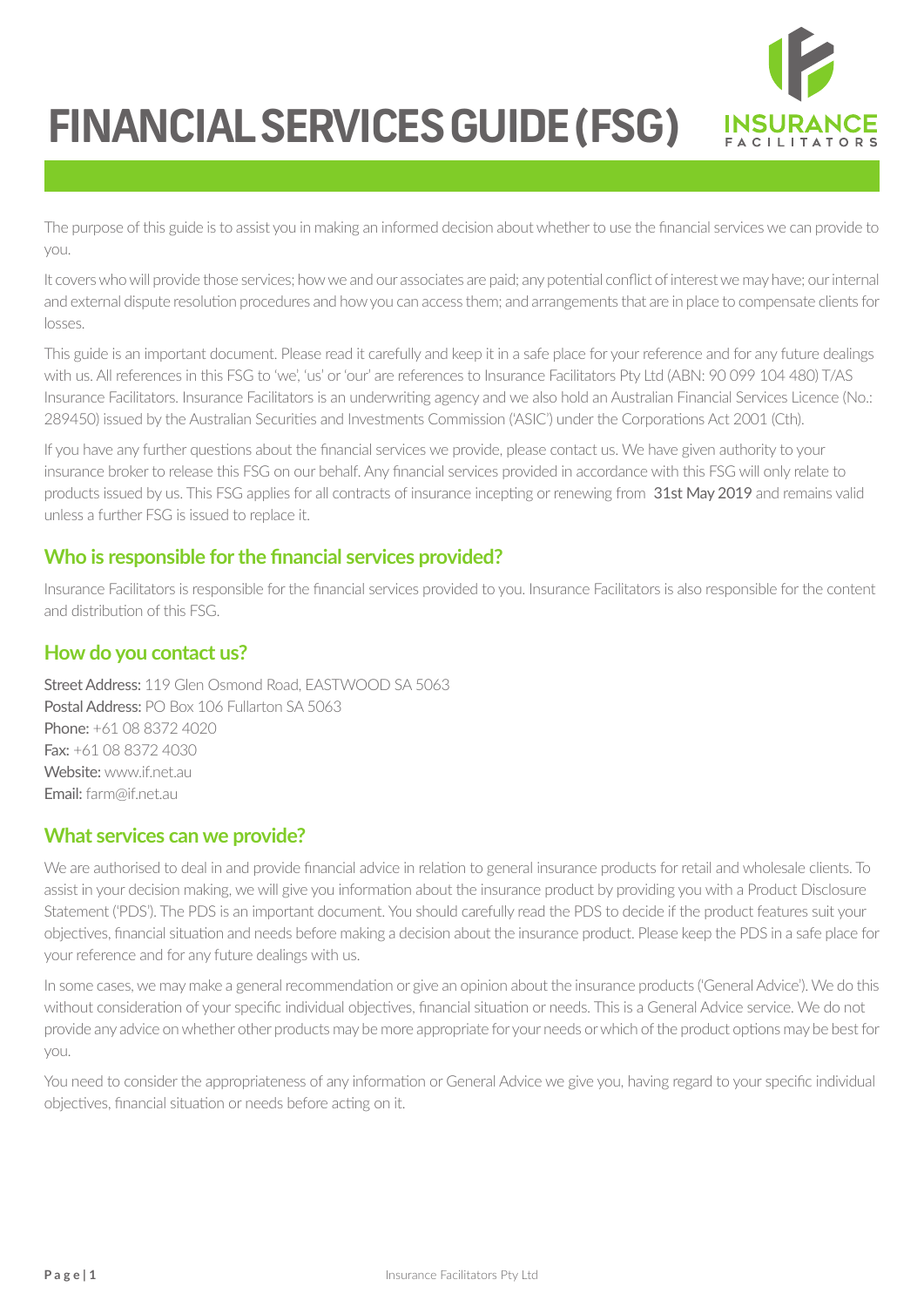

## **Product Disclosure Statement**

If we offer to arrange the issue of an insurance policy to you, we will also provide you with, or pass on to you, a PDS, unless you already have an up to date PDS. The PDS will contain information about the particular policy, which will enable you to make an informed decision about purchasing that policy.

## **Who do we act for?**

When we provide financial services to you, we will not be acting on your behalf. This is because Insurance Facilitators Pty Ltd is an underwriting agent. When we distribute insurance products, we are acting under an authority given to us by the insurer who underwrites the insurance cover. This binder allows us to accept your application for insurance as if we were the insurer. This means that we represent and act for the insurer and not for you.

Your insurance broker acts for you and will deal with us on your behalf.

## **How can you instruct us?**

You can contact us to give instructions by post, phone, fax or email on the contact number or details mentioned on page 1 of this FSG.

## **What information do we maintain in your file and how can you access it?**

If you apply for one of our insurance products, we will collect information from you for the purpose of Insurance Facilitators Pty Ltd deciding whether to arrange insurance for you, and if so, on what terms. If we agree to issue the relevant insurance, we will use the information to manage rights and obligations under the insurance product.

We are committed to a privacy policy which deals with the privacy and security of your personal information.

Our Privacy Officer can be contacted on +61 08 8372 4020 or by writing to the Privacy Officer at:

Fax: +61 08 8372 4030 Postal Address: PO Box 106 Fullarton SA 5063 Email: inquiry@if.net.au

For a full privacy collection statement, please refer to the PDS. To access Insurance Facilitators Pty Ltd privacy policy, please go to: Website: www.if.net.au

## **How we are remunerated?**

We receive income from the following sources:

#### **How will you pay for the services provided?**

When we issue you with an insurance product, we charge a premium, on behalf of the insurer, based on the risk profile you have provided. The total amount you pay is the premium plus any government charges. These may include GST, stamp duty and the fire services levy. We will collect the premium from you (via your insurance broker) and remit it to the insurer.

#### **Commission**

We will receive a commission for the agency services we provide for the insurer.

We will receive a commission for issuing business on behalf of the insurer, which will be in the range of 26% to 28.5%.

The commission payable to us by the insurer is calculated as a percentage of the base premium, excluding government charges and any fees payable by you. The commission is included in the total amount you pay for your contract of insurance. You may request particulars of our remuneration (including commission) and other benefits, including to the extent relevant a statement of the range of amounts or rates within a reasonable time following receipt of the FSG.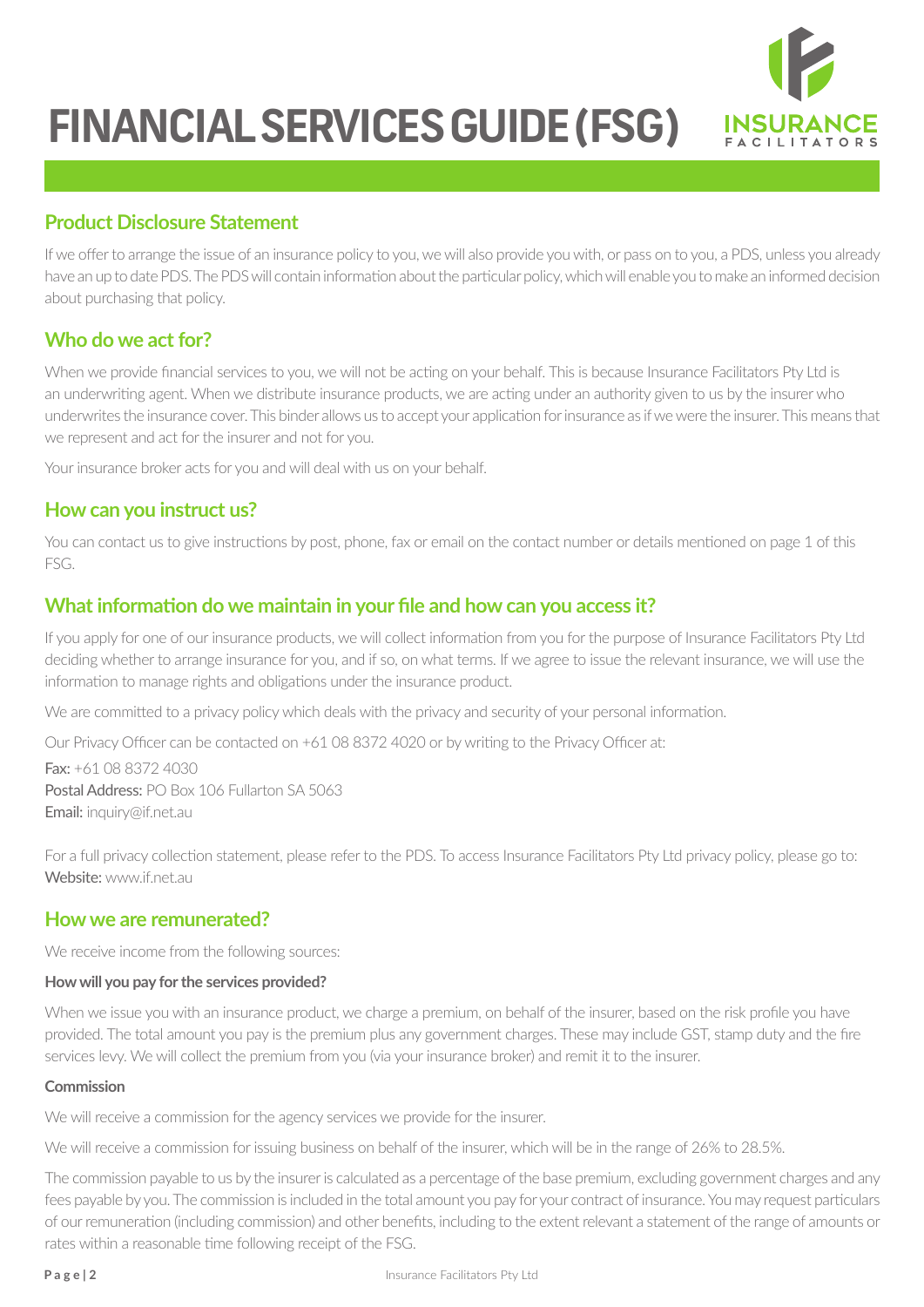

When you pay us your premium, it will be banked into our trust account. We retain the commission from the premium you pay us and remit the balance to the insurer in accordance with our arrangements with the insurer. We will earn interest on the premium while it is in our trust account and earn a return. We will retain any interest earned on the premium.

Our commission will be calculated based on the following formula:

 $X = Y26\% \times P$ 

In this formula:

 $X =$  our commission Y26% = the percentage commission paid to us by the insurer  $P =$  the amount you pay for any insurance policy (excluding government charges)

The commission applies to each policy issued or renewed through us. The commission may not be refundable in the event of cancellation unless the policy is cancelled either within the cooling off period or is a full term cancellation.

#### **Administration Fee**

In some circumstances, we may charge you an Administration Fee plus GST. Our Administartion Fee is noted on your insurance schedule and tax invoice. We can tell you the exact fee at the time you contact us (via your insurance broker). Such fees might include:

- preparation and distribution of documentation;
- amendments to the policy during the policy year.

The Administration Fee applies to each policy issued, renewed or amended through us.

The Administration Fee is not refundable in the event of cancellation unless the insurance policy is cancelled either within the cooling-off period or is a full term cancellation.

## **What is your duty of disclosure obligation?**

In accordance with the Insurance Contracts Act 1984 (Cth) you have a duty of disclosure. For the full wording of your duty of disclosure, please refer to the PDS.

#### **What arrangements do we have in place to compensate clients for losses?**

Insurance Facilitators Pty Ltd has a professional indemnity insurance policy (PI policy) in place. The PI policy covers us for claims made against us as a result of our conduct or conduct by our employees in the provision of financial services.

## **What should you do if you have a complaint?**

If you make a complaint regarding our services, we will do everything we can to try to resolve it as quickly and fairly as possible. We will provide our response in writing within 15 business days unless further time is required (e.g. insufficient information), in which case we will provide a response as soon as possible.

You can make a complaint by contacting us on +61 08 8372 4020 or writing to us at:

Fax: +61 08 8372 4030 Postal Address: PO Box 106 Fullarton SA 5063 Email: inquiry@if.net.au